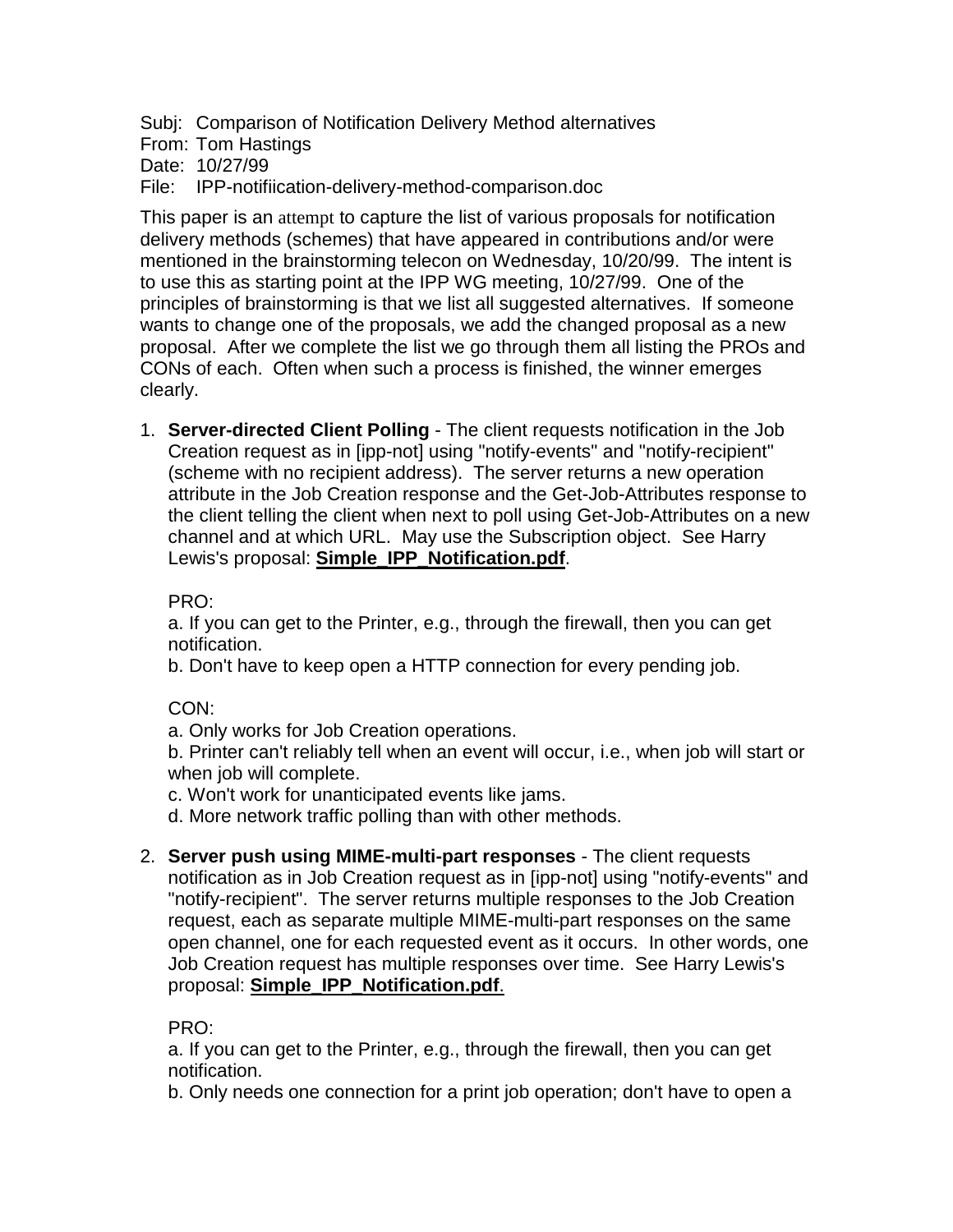<span id="page-1-0"></span>new channel.

CON:

a. Need to keep an HTTP connection open for every pending job that wants events.

b. Only works for Job Creation operations for Per-Job subscriptions. Doesn't work for Per-Printer subscriptions.

c. Can multiple-responses get through CGI and other web servers?

# 3. **In-band Get-Notifications operation for any of owner's subscriptions** -

The client requests notification in the Job Creation request, Create-Printer-Subscriptions, and Create-Job-Subscriptions as in [ipp-not] using "notifyevents" and "notify-recipient". Any time thereafter, the client requests notifications using a new Get-Notifications operation to return all subscriptions for which the client was the owner. The notification returned are for any subsequent events that occur using the current "notify-events" operation attribute. The server keeps the channel open and returns multiple MIMEmulti-part responses on the same open channel, one for each requested event as it occurs. In other words, one Get-Notifications request has multiple responses over an indefinite period of time. The client can perform Get-Notifications before any other requests.

PRO:

a. Only keep one HTTP channel open for ALL notifications for one Notification Recipient.

b. Don't miss events, if the client does the Get-Notifications before submitting jobs.

c. Works for Per-Job and Per-Printer subscriptions.

CON:

a. Get all notifications delivered to one place.

b. Can multiple-responses get through CGI and other web servers

c. Forces server to relay inband notification.

4. **In-band Get-Notifications operation with Subscription Ids -** Same as 3, in addition the Get-Notifications operations specifies the subscription Ids for which events are wanted.

PRO:

a. Only keep one HTTP channel open for ALL notifications for one Notification Recipient.

b. Works for Per-Job and Per-Printer subscriptions.

c. Same owner from different workstations can get notifications from different subscriptions.

CON:

a. May miss events between the Job Creation and the Get-Notification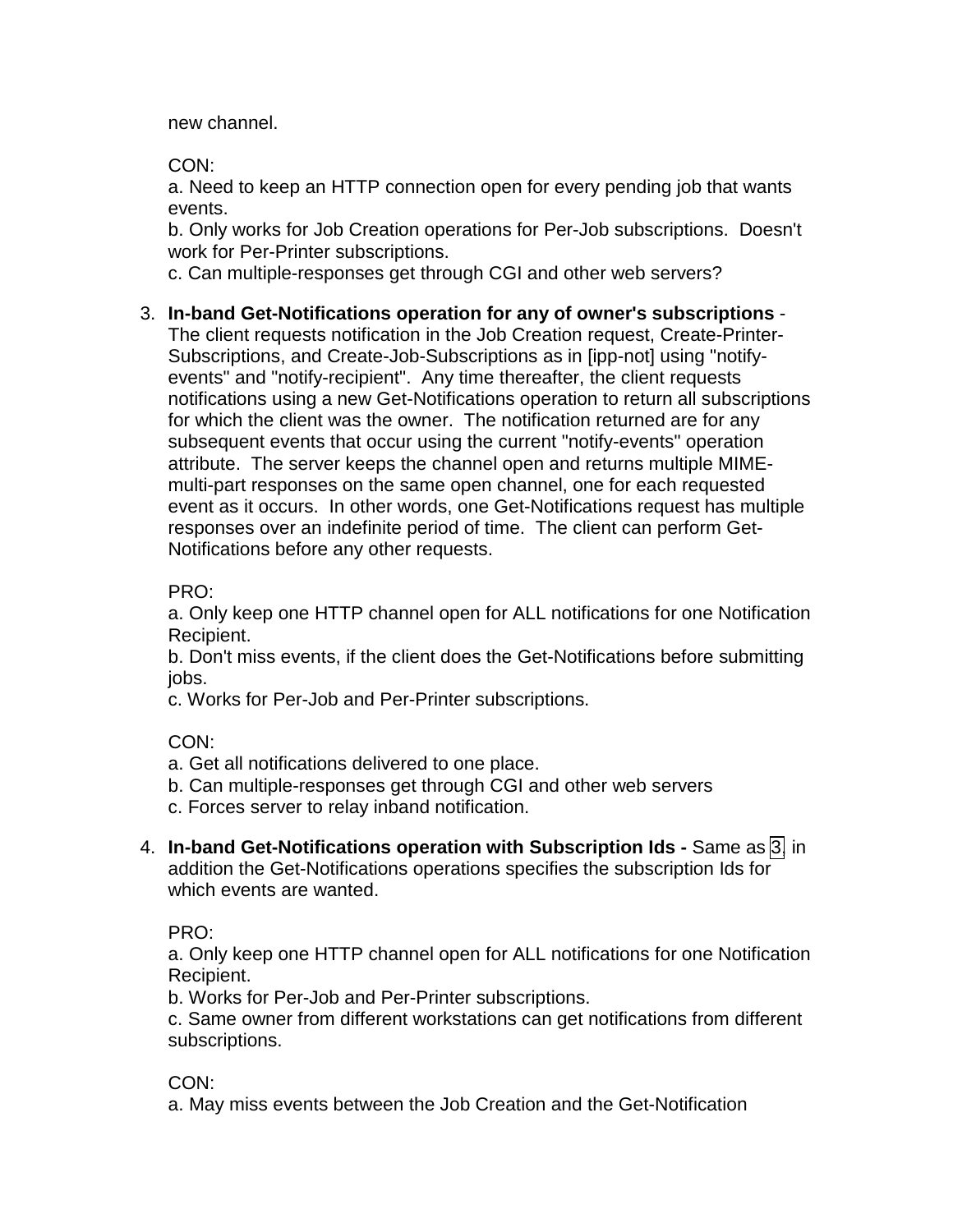<span id="page-2-0"></span>request.

b. Can multiple-responses get through CGI and other web servers? c. Notification Recipient has to keep track of the subscription ids in order to request.

5. **In-band Get-Notifications operation with choice of owner or Subscription Ids -** combination of [3](#page-1-0) and 4. Client chooses which in Get-Notifications request.

PRO:

a. Same as [3.](#page-1-0)

d. Client has choice to get all its subscriptions or selective subscriptions.

CON:

a. Can multiple-responses get through CGI and other web servers b. Forces server to relay inband notification.

6. **In-band Get-Notifications without Subscription objects** - Same as [3,](#page-1-0) except that the client supplies the "job-id" and "notify-events" operation attribute in the Get-Notifications operation, instead of the Job Creation request. This is one of the few in which there isn't a Subscription object.

PRO:

a. Keeps the HTTP channel open for notifications for one job.

b. Subscription object is temporary for the life of the Get-Notification operation and its responses.

c. Clear up when client disconnects.

CON:

a. Same as Create-Job-Subscription in [ipp-not]. except that Create-Job is optional.

b. May miss events between the Job Creation and the Get-Notification request.

c. One channel open for each active job.

7. **In-band Get-Notifications with queued events** - Same as [3,](#page-1-0) except that events are queued from the time of the creation of the subscription in the Job Creation request. Therefore, the Get-Notifications gets each event whether it happened before or after the Get-Notifications request.

PRO: a. Same as [3.](#page-1-0)

CON:

a. Queuing is harder to implement, especially for low end implementations.

b. Queue can build up if notifications not picked up.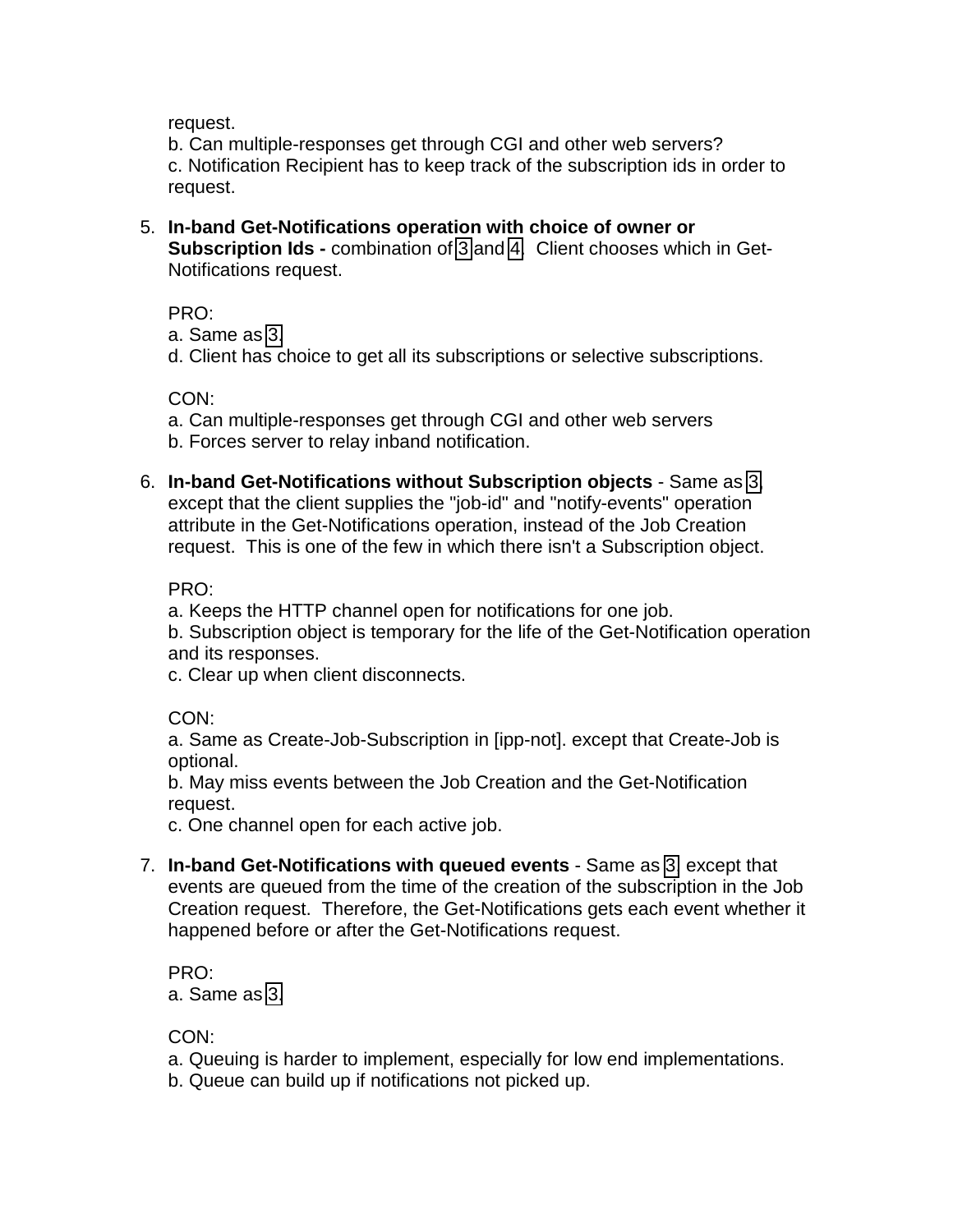8. **In-band Get-Notification with queued events but only one event per Get-Notification request** - Same as [7,](#page-2-0) except instead of returning multiple responses, one for each event, only one event is returned in a response, and the client must perform another Get-Notification to get the next request.

PRO:

a. No multiple responses, so can get through any web infrastructure. b. No need for the client to close the channel when no longer interested in getting Notifications.

c. HTTP channel not tied up between events.

CON:

a. Poor man's Get-Attribute (but with queuing).

b. Can result in many operations to be executed, one for each Notification with a connection per Notification.

c. Not useful for page level notifications.

9. **In-band Get-Notification with queued events with all events in one Get-Notification response -** Same as 7, except get back all events in one response that have been queued, rather than one per multipart MIME response.

PRO:

a. Can be used with page level notification.

CON: a. Same as [7.](#page-2-0)

10. **HTTP-Based IPP Notification Delivery Protocol -** Subscriptions are created as in the [ipp-not]. The "notify-recipients" URL has a new scheme with a new default port number assigned: ipp-ntfy. The IPP Printer does a new operation Send-Notifications operation to the Notification Recipient using a new MIME media type: "application/ipp-ntfy" with the same encoding as "application/ipp". The Notification Recipient returns an "application/ipp-ntfy" response. See the Hugo's proposal: **<draft-ietf-ipp-not-http-delivery-00.txt>**.

PRO:

a. Returns notification. Notification Recipient can cancel when not the subscription owner.

b. Anyone can be the notification recipient, not just the subscriber.

c. Events can be batched (also across subscriptions) into one notification message.

# CON:

a. Requires that the Notification recipient is an HTTP server.

b. Firewalls may not let this through.

c. Needs a new format (MIME-type) and a new default port.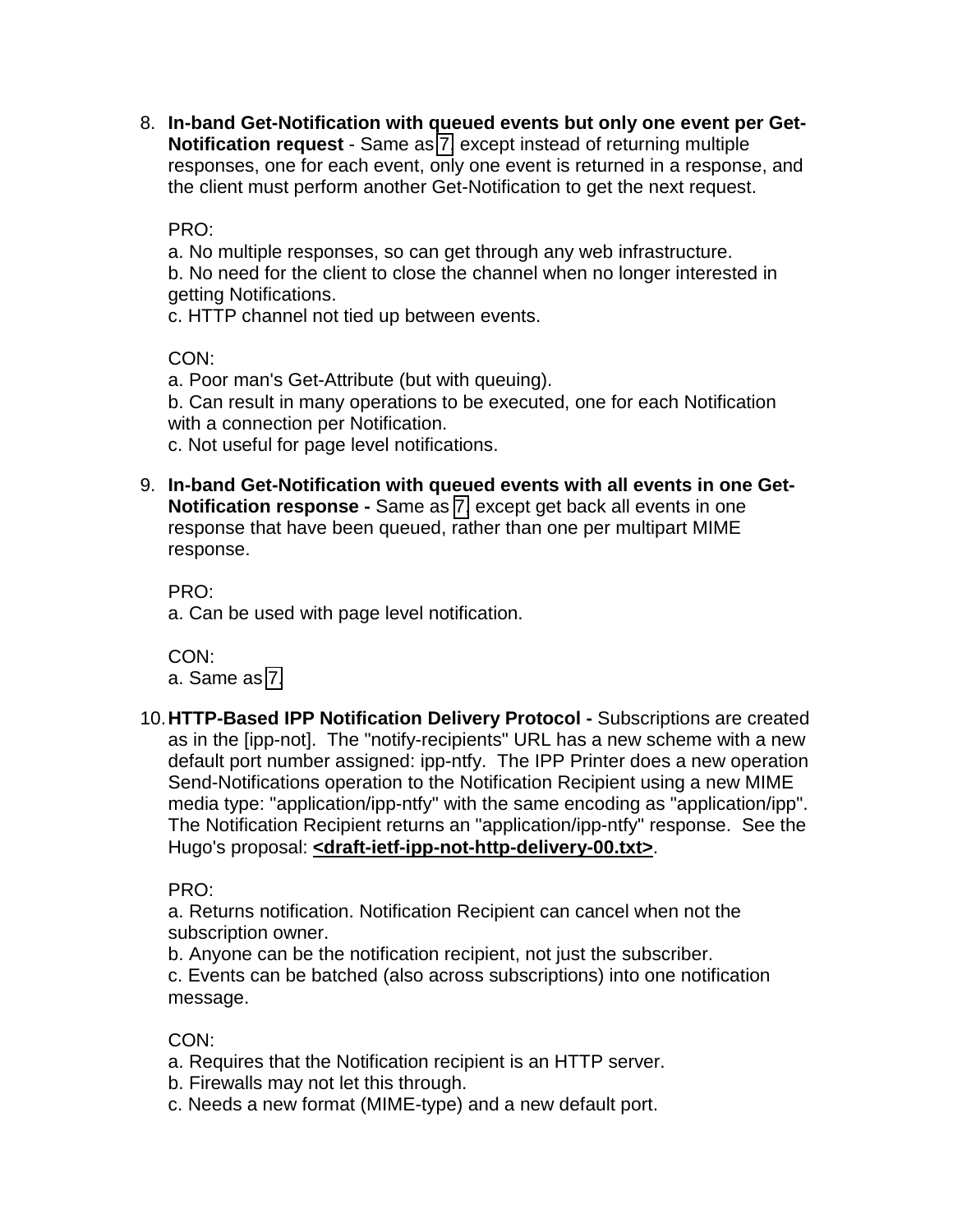<span id="page-4-0"></span>11. **SNMP traps over UDP** - Subscriptions are created as in the [ipp-not]. The SNMP traps for the Printer MIB and Job Monitoring MIB are used to deliver the notification using SNMP. See Ira's and my proposal: **<draft-ietf-ipp-notover-snmp-00.txt>** (.pdf).

# PRO:

a. No connection overhead.

b. Builds on Printer and Job MIBs.

c. SNMP v1 over UDP transport is ubiquitous and can use existing infrastructures (also for management).

# CON:

- a. End user workstation may not have SNMP implemented.
- b. End user workstation may not have SNMP implemented.
- c. SNMP may have problems to go through firewalls.
- d. UDP may be unreliable over a wider area.
- e. Limited content length.

### 12. **SNMP informs over UDP** - Same as 11, except using SNMP informs.

### PRO:

- a. No connection overhead.
- b. More reliable than 11

# CON:

- a. SNMP v3 not widely deployed.
- b. Limited content length.
- 13. **UDP delivery as Send**-**Notifications without response** Subscriptions are created as in the [ipp-not]. Notifications are delivered using a new IPP Send-Notification request that is encoded as an 'application/ipp' MIME type and sent as a raw UDP packet. No response.

PRO:

a. No connection overhead.

b. Good for page level notifications.

CON:

a. We may need to add congestion control. Discouraged by IETF AD.

b. Users likely to want other events than page level events, via other delivery methods, so requires multiple subscriptions which may not be supported.

- c. Firewall problems likely.
- d. Needs special IPP notification listener code.
- e. Limited content length.
- 14. **UDP delivery as Send**-**Notifications with response** Same as 13, except the Notification Recipient returns an 'application/ipp' MIME type response as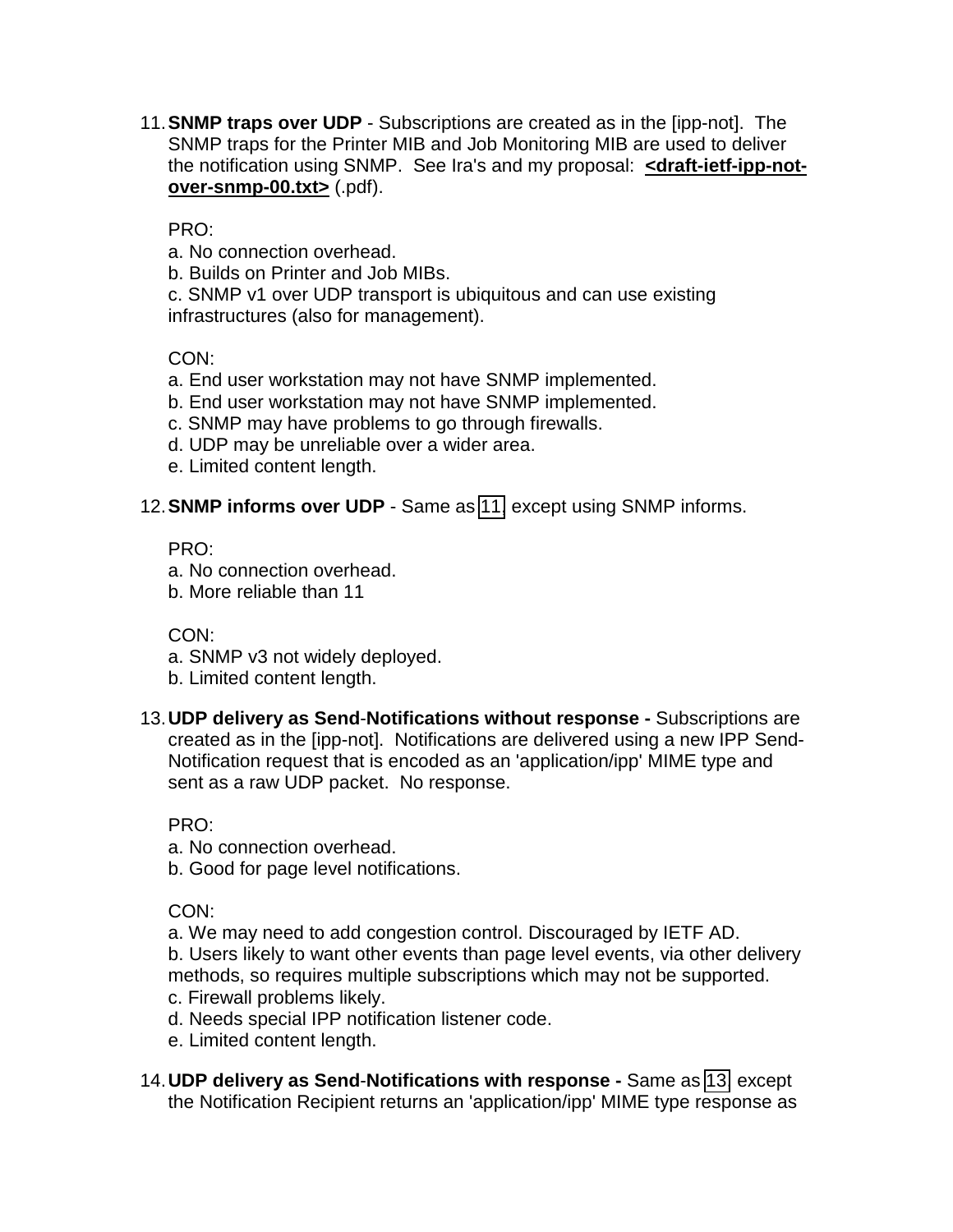a raw UDP packet.

PRO:

a. More reliable than 13, allows to make retries if no response.

b. Returns notification. Notification Recipient can cancel when not the subscription owner.

c. Anyone can be the notification recipient.

CON:

a. We may need to add congestion control. Discouraged by IETF AD.

b. Users likely to want other events than page level events, via other delivery methods, so requires multiple subscriptions which may not be supported.

c. Need retry counter which isn't in our current Notification model.

d. Firewall problems likely.

e. Needs special IPP notification listener code.

f. Limited content length.

15. **TCP delivery as Send**-**Notifications without response -** Same as [13,](#page-4-0)

except TCP is used instead of UDP.

PRO:

- a. More reliable than 13.
- b. More likely that IETF will approve than UDP.

CON:

- a. Needs a new format (MME-type) and a new default port.
- b. Needs special IPP notification listener code.
- 16. **TCP delivery as Send**-**Notifications with response** Same as 14, except TCP is used instead of UDP.

PRO:

a. More reliable than 14.

b. More likely that IETF will approve than UDP.

c. Returns notification. Notification Recipient can cancel when not the subscription owner.

d. Anyone can be the notification recipient.

e. Events can be batched (also across subscriptions) into one notification message.

CON:

a. Needs a new format (MME-type) and a new default port.

- b. Needs special IPP notification listener code.
- 17. **Email -** Subscriptions are created as in the [ipp-not]. The notifications are delivered by email either as Human Consumable OR Machine Consumable according to the "notify-text-format".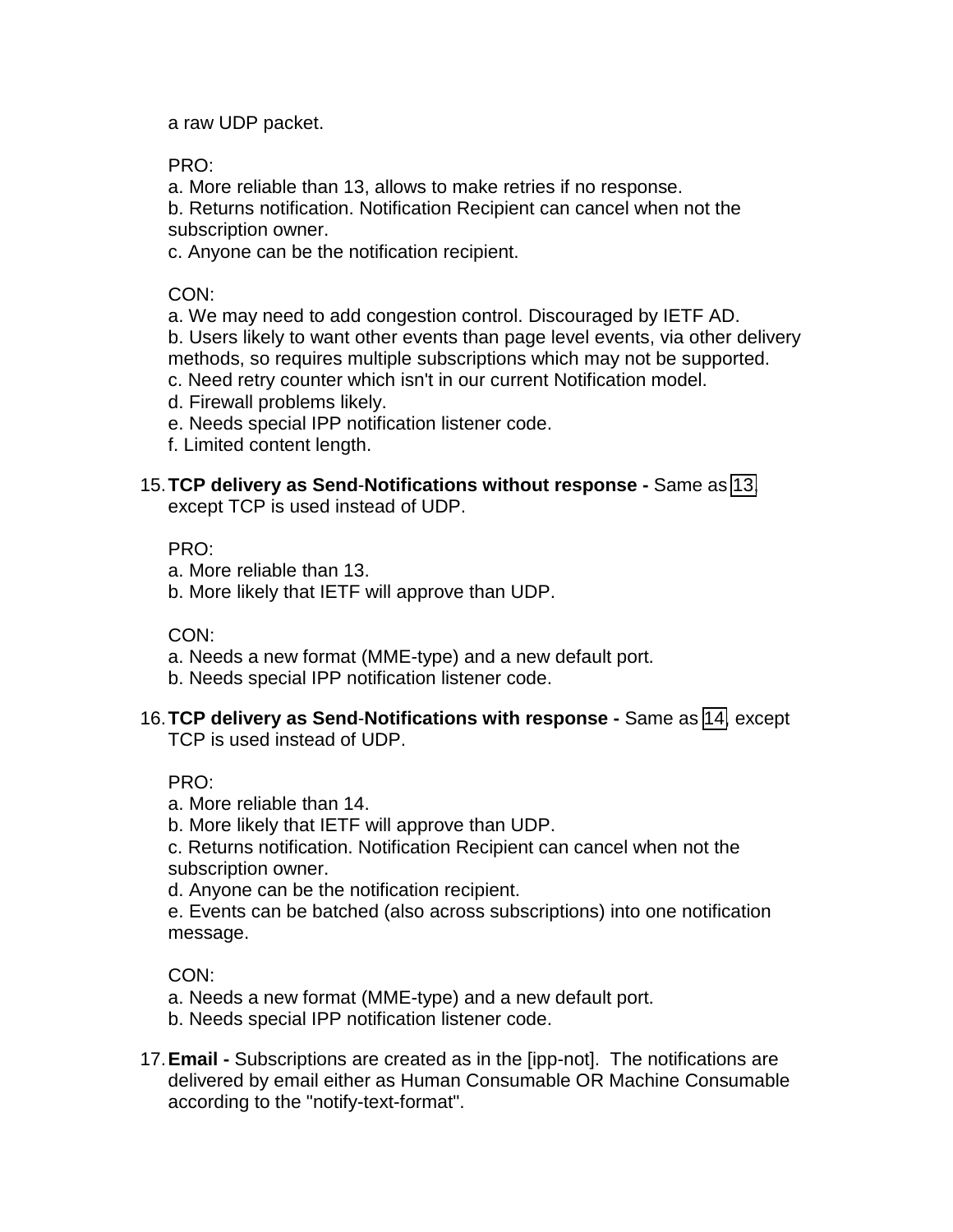PRO:

- a. Goes through most firewalls.
- b. Proven in shipping products.
- c. Can send to paging service which contacts Ultimate Recipient via phone.

### CON:

- a. Not good for page level notifications
- b. High spam risk.
- c. Store-and-forward may slow down delivery time.

### 18. **Email with only Human Consumable (in message body)**

PRO:

- a. Same as 17.
- b. Can go through all fire walls (no attachments).
- c. Can be made without attachments; attachments are not supported by all email systems.
- d. Can send to paging service which contacts Ultimate Recipient via phone.

CON:

- a. A program can't process.
- b. Forces Notification Source to localize messages.
- 19. **Email with both Human Consumable (in message body) and Machine Consumable (as MIME attachment) in the same notification -** same as 17 with addition that Machine Consumable is sent as an attachment**.**

PRO:

- a. Same as 17.
- b. Both forms always sent.

CON:

- a. Harder to implement.
- b. Some firewalls don't accept attachments.
- c. Some mail systems don't accept attachments; the attachment is discarded.

# 20. **Email with either or both Human Consumable and Machine Consumable**

**-** Same as 17 or 19 as subscriber/client choice

PRO:

- a. Same as 18.
- b. More flexible.

CON: a. More difficult to implement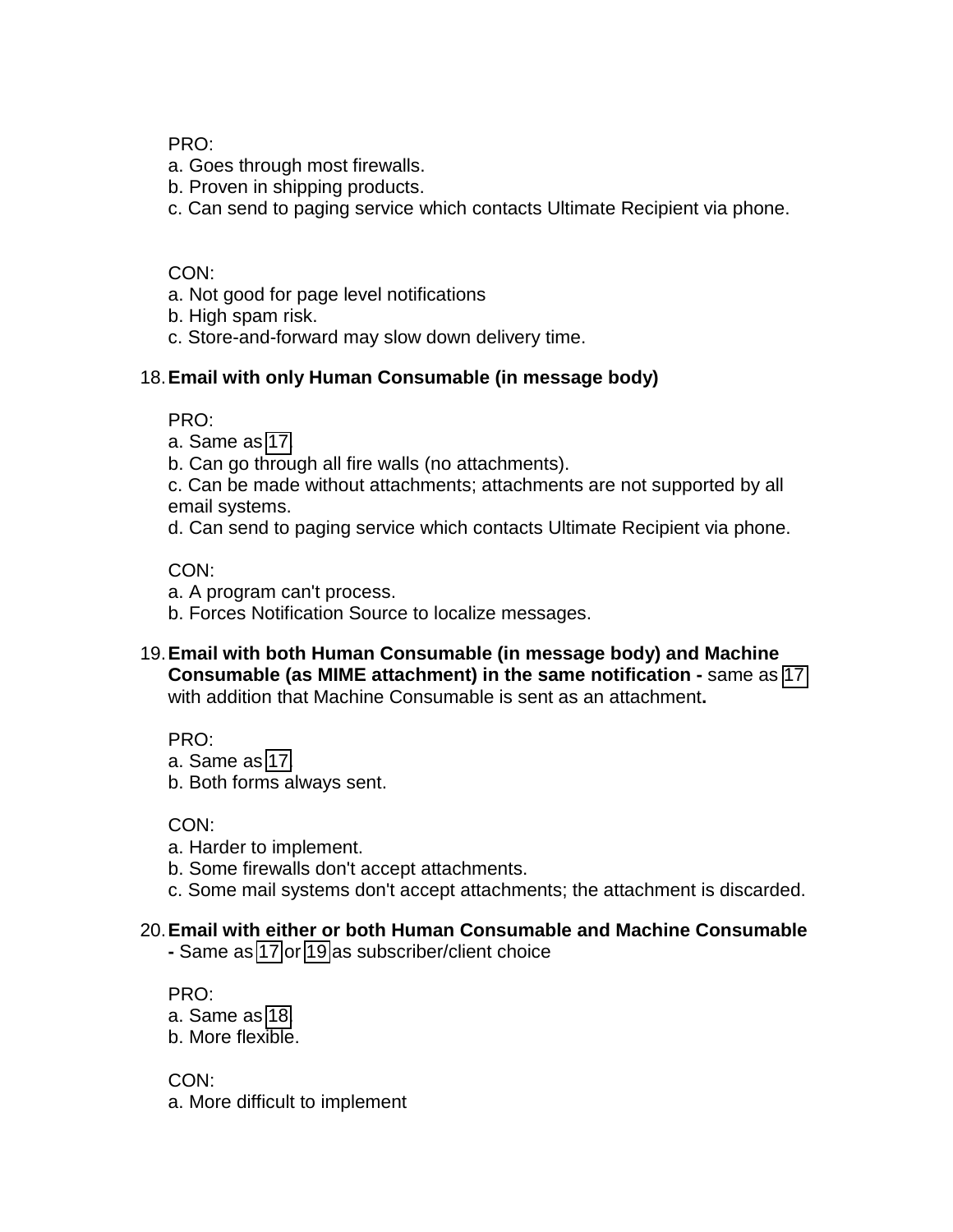- <span id="page-7-0"></span>b. More difficult for the end user to understand the options
- 21. **Instant Messaging** Subscriptions are created as in the [ipp-not]. The "notify-recipient" specifies the Instant Messaging service as the Notification Recipient. This delivery method is an example where a notification service is used by the client transparently to the IPP Printer because the IPP Printer sends the notifications to the Notification Recipient which just happens to be the Instant Messaging service. The IM subscriber number identifying the Ultimate Recipient is passed as a parameter in the URL specified by the client.

#### PRO:

- a. Several IM services in use today.
- b. Faster than email.
- c. UI pop-up messages available.
- d. Some IM service store messages if they cannot be delivered immediately.

#### CON:

a. No common standard for IM yet. Need to check how private IMs use URLs today.

- b. May require new URL scheme.
- c. Limited content length.
- d. Limited to Human Consumable notifications.

e. Special port needs to be enabled for traffic. May not be allowed over firewalls.

22. **Paging** - Same as 21, except that the notification service is a Paging System. The phone number of the Ultimate Recipient is sent as a parameter in the URL specified by the client.

### PRO:

- a. More common than IM.
- b. Notification Recipient does not need Internet connection.
- c. Recipients likely to keep pager with them at all times.

### QUESTION: Can mailto: scheme be used?

CON:

- a. Even more limited content length.
- b. Only Human Consumable.
- c. Have to check which URL scheme to use. Can IFAX scheme be used?
- 23. **Configured operator paging** There is no subscription object created. Only a new "operator-paging-number (text)" Printer Description attribute is added that the System Administrator can configure. Only Printer events that stop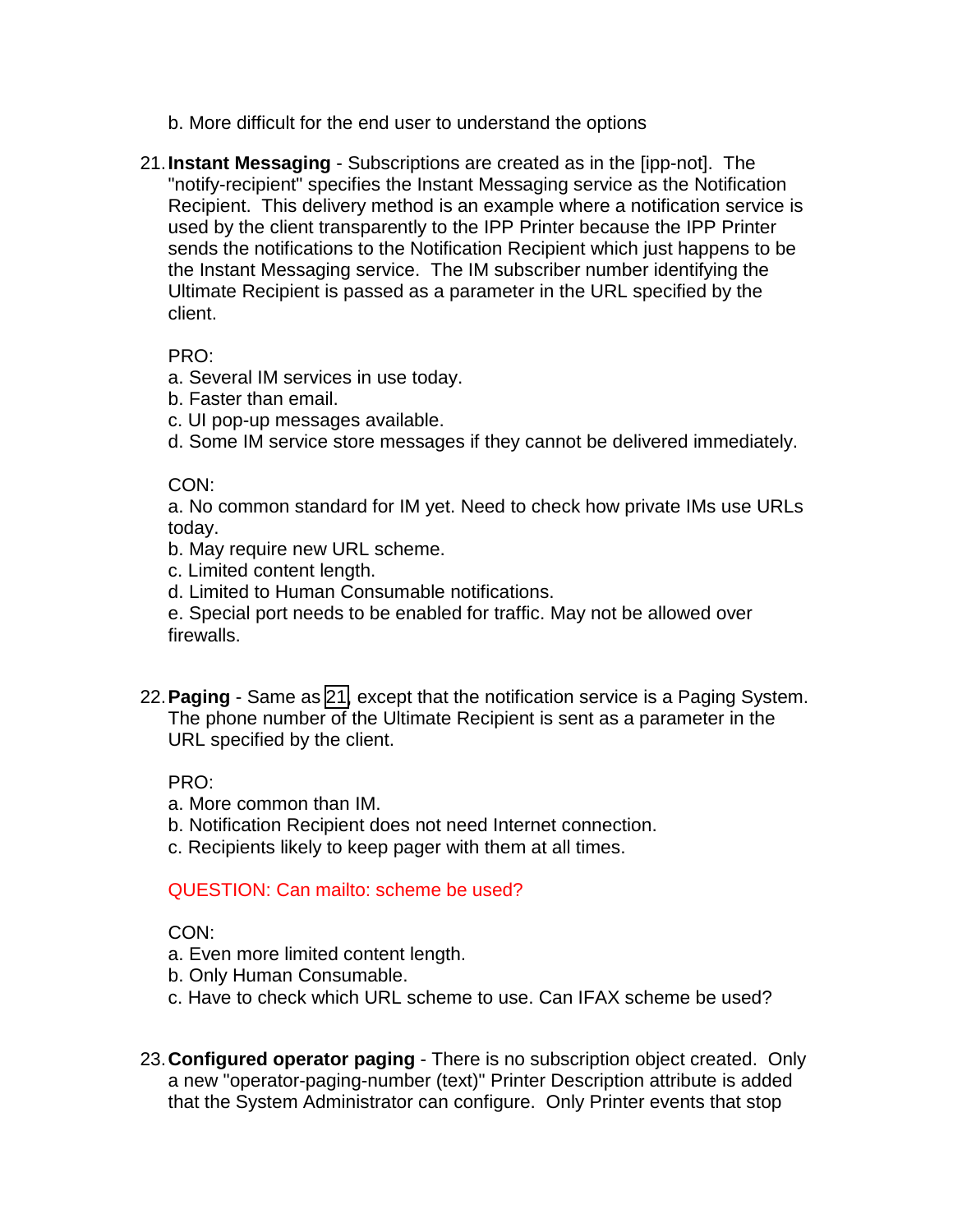<span id="page-8-0"></span>the device are sent by calling the indicated number. No subscription object needed.

PRO:

a. Dead simple to implement in IPP Printer.

CON:

a. Even more limited content length.

b. Only Human Consumable.

c. Have to check which URL scheme to use. Can IFAX scheme be used? d. Different model for how to make subscription. Poor man's version. Can conflict with other ways to subscribe.

e. We can already do this with regular subscriptions.

f. No common standard on how to introduce messages into the paging service, though some mail services provide an interface.

24. **Configured operator delivery -** Same as [23,](#page-7-0) except that the new Printer Description attribute is "operator-recipient (url)" so that any delivery method may be used that has text delivery.

PRO:

- a. Simple to implement in IPP Printer.
- b. Allows any delivery scheme to be used.

CON: a. Same as 23.

25. **Configured operator delivery with event filter -** Same as 24, with the addition of an "operator-events (1setOf type2 keyword)" Printer attribute as well, so that the event can be configured.

PRO:

a. Simple to implement in IPP Printer.

CON: a. Same as 23.

26. **Configured operator delivery with reasons filter -** Same as 25, with the addition of an "operator-printer-state-reasons (1setOf type2 keyword)" Printer attribute as well, so that specific printer state reasons can be specified to cause notifications to be sent.

ISSUE for [ipp-not] - Add filtering on state reasons?

PRO:

CON: